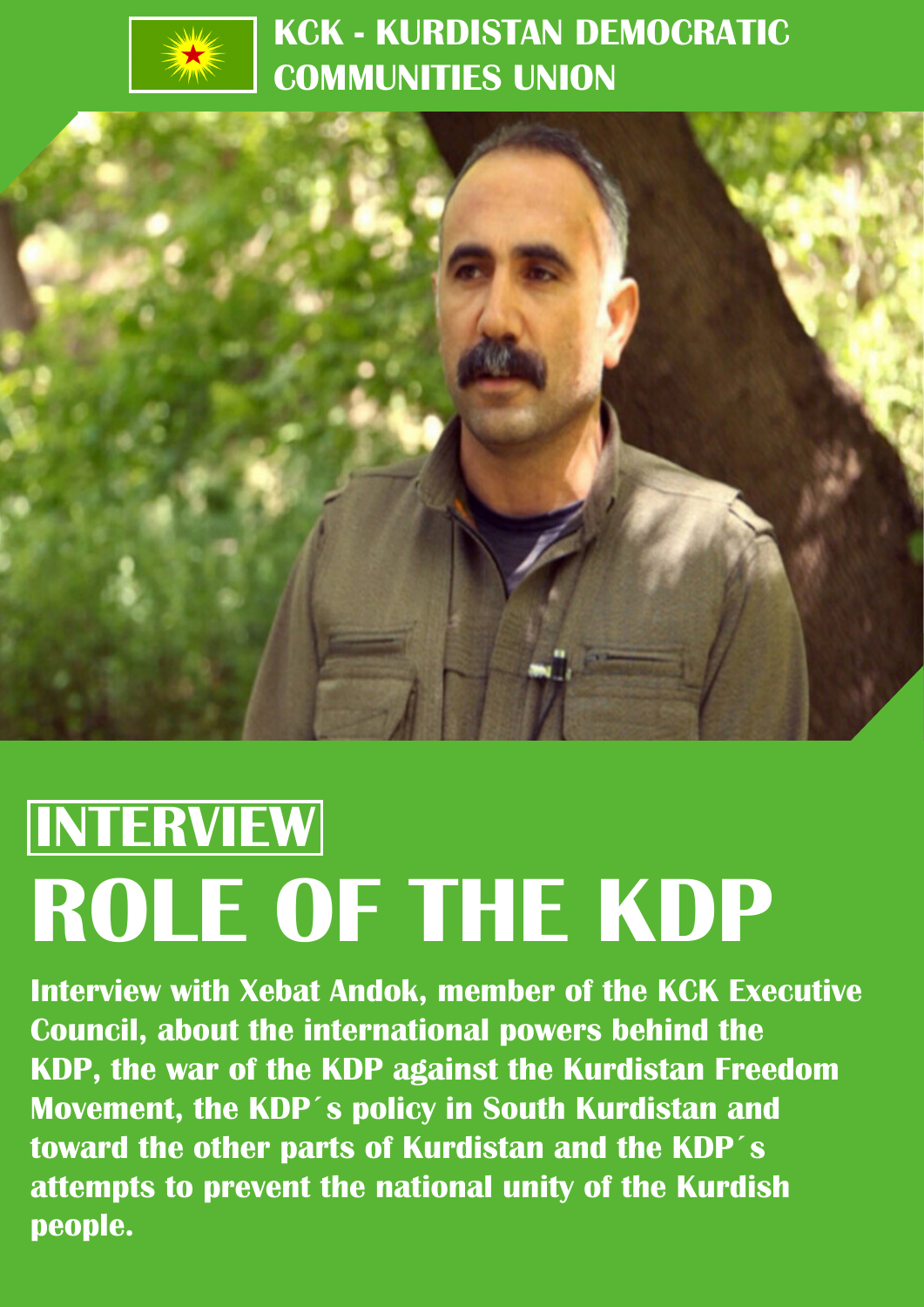**We have been organizing ourselves under the umbrella of the Kurdistan Democratic Communities Union (KCK) since 2005. Organized in different areas of life – economy, culture, self-defense, law, social life, diplomacy, politics – we strive to support and build structures of self-administration in all four parts of Kurdistan and the Kurdish diaspora. All our member organizations come together under the roof of the `People`s Congress` (Kongra Gel) which constitutes our highest decision-making institution. Thus, even under the hardships of war and colonial state policy we work everyday to put our vision of a self-governed, just and sustainable society into practice.**

**Published in June 2022**

**KCK - Kurdistan Democratic Communities Union www.kck-info.com contact@kck-info.com**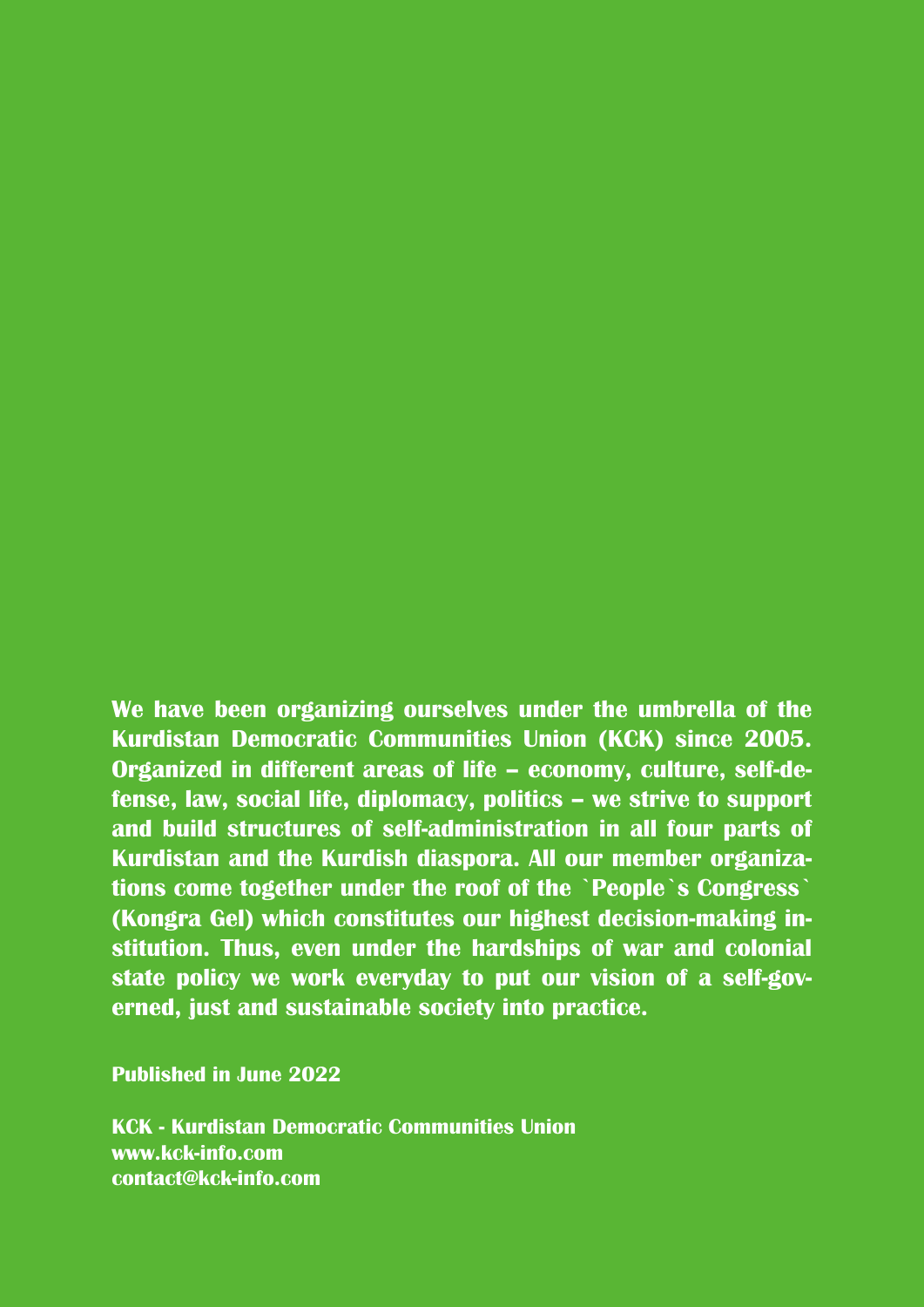#### **On the international level, the Barzani family and the KDP1 were long considered the sole representatives of the Kurdish people. Even today, the KDP receives international diplomatic visits in Hewlêr [Erbil] practically every week. Why do many international powers support the KDP so strongly?**

The assumption that the KDP has always been considered the sole representative of the Kurds at the international level is not true. The KDP has never been seen as the exclusive representative of the Kurds. This is because - contrary to the claims of some - neither the Kurds themselves nor the international conditions are so homogeneous. It is true that the KDP is seen by some international forces as the sole representative of the Kurds. But this attitude is only one part of the actual conditions. Truth is something holistic. Looking at the issue this way, we can see very clearly that the number of those who do not consider the KDP as the sole representative of the Kurds is much larger. So what is crucial at this point is the perspective from which we look at the issue. Yes, there has always existed the attitude of considering the Kurds and the KDP as one and accordingly understanding the KDP as the sole representative of the Kurds. This attitude still exists today. But this has always only been the attitude of the states, hegemonic forces, colonialists and imperialists. The KDP was considered in this way by all these state forces responsible for the oppression, exploitation and tyranny in the world and deliberately put in the foreground. This is because they needed a foundation, that is, collaborators within the Kurds, on whom they could rely. This is exactly what the KDP represents for the state forces. That is why they put it in the foreground. This attitude existed even before the emergence of the KDP. Consequently, it will continue to exist as long as hegemonic forces exist.

However, unlike the hegemonic, colonialist and genocidal state powers, the forces of society have never looked at the KDP in this way. This was true in the period before the establishment of the PKK, as well as today. From the point of view of the forces of society, the KDP has always represented a tool of the tyrants and at the same time their collaborator. For them, the KDP has always been a force that betrays its country and nation, does not rely on its own strength, and is kept alive in order to use it to achieve bad goals. The forces of society have always recognized the KDP as a feudal comprador force that makes conspiracies and offers the Kurds and Kurdistan to all interested forces for its own narrow interests. And this is how the KDP is still viewed by the forces of society today. So we can see that the KDP is understood in this doubleedged way.

Today, the KDP is seen both as the sole representative of the Kurds and as the cancer of the Kurdish people. Against the background of the conditions currently prevailing in the world, this double-edged approach makes perfect sense. For the world system itself is of such a nature. On the one hand, there is the world of hegemonic forces. Today, we call this world ´capitalist modernity´. On the other side, there is the world of non-state society, which we call ´democratic modernity´. Because the KDP is the representative of Kurdish capitalist modernity, the leading forces of this modernity portray it as 'Kurdish' and as the 'representative of the Kurds'. However, from the point of view of the forces of democratic modernity that stand for democracy, equality, freedom and justice, the KDP is the `worm in the tree`, a `cancer cell` and a capitulating structure that offers the Kurds and Kurdistan to all interested parties in order to impose **3**

1 Kurdistan Democratic Party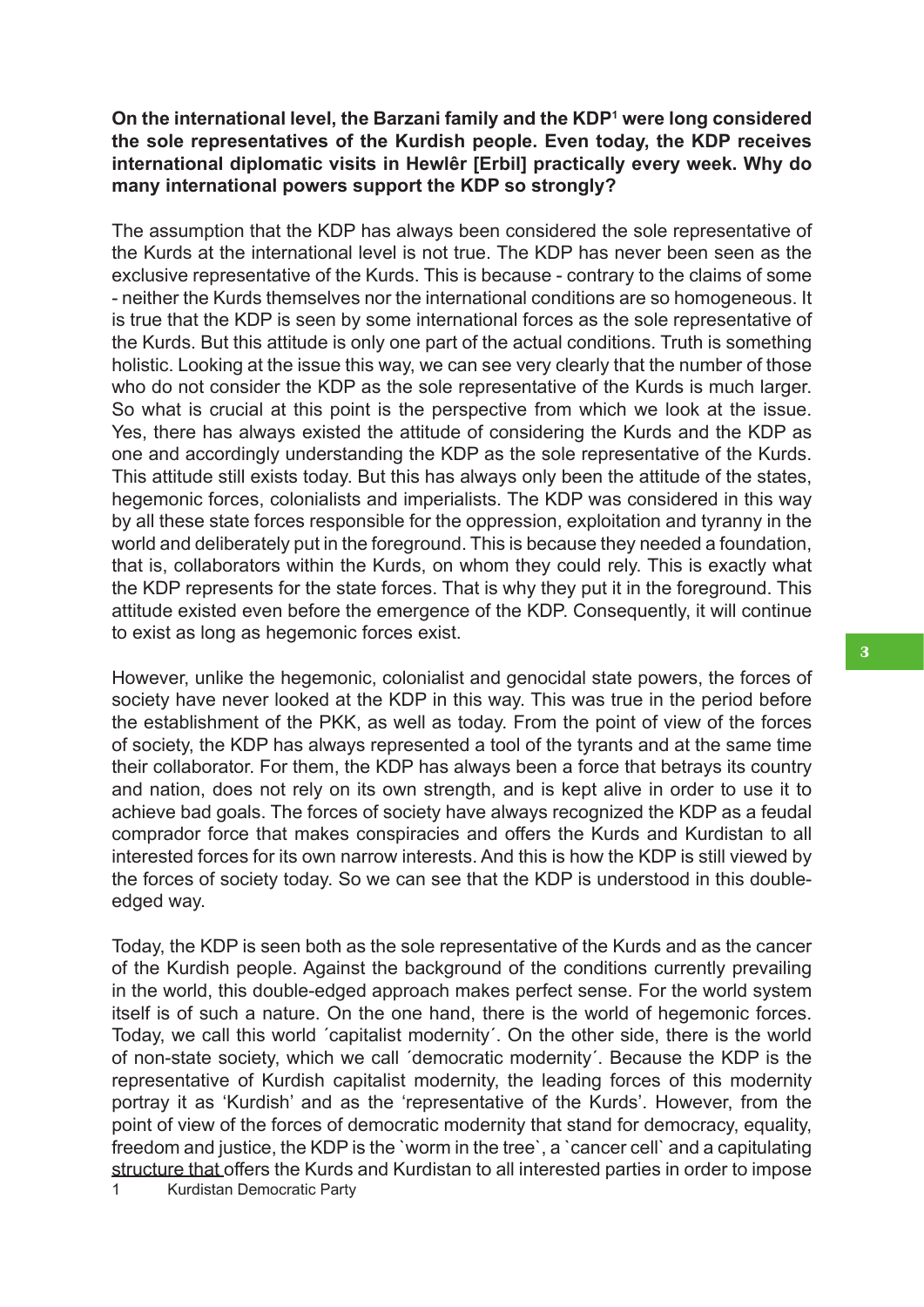its own narrow interests. This way of looking at things is generally expressed by calling them `traitors`. As we mentioned earlier, this is not a new development. These different perspectives existed in the past as well. But today they have become even more evident than before.

The KDP is presented in a very positive way by the rich, the hegemonic forces, capitalists and the powers that exploit Kurdistan and subject it to genocide. However, it is condemned at least as much by the Kurdish people and the anti-state forces. We have already briefly mentioned the underlying conditions. All of this is related to the modernity represented by the respective forces. For example, the representatives of capitalist modernity court Mesrur Barzani, whom they see as the future of the KDP and portray very positively. They let him speak at Chatham House or in Davos. In contrast, it is the people of South Kurdistan who fled to Europe from Mesrur Barzani's government for various reasons who greet Mesrur Barzani with eggs and rotten tomatoes, call him a 'traitor' and hold out to him the 'Mekap shoes' - a symbol of the guerrillas. We can thus observe in the same place two completely opposite, fundamentally different reactions. On the one hand, the welcome by the representatives of capitalist modernity and, on the other hand, the reaction of those who stand for democratic modernity.

The KDP and the Barzanis, who have turned the KDP into their own family party, are portrayed extremely positively and put in the foreground. The reason for this is that the PKK is gaining more and more influence in Kurdistan, the Middle East and the world. The PKK has been following a popular, socialist and independent line since its foundation. For this reason, it has been attacked by the hegemonic forces of capitalist modernity and colonialism ever since. In the past, the PKK waged a national liberation struggle based on the state paradigm. However, even then, it never lost its independence from the forces of capitalist modernity and did not allow itself to be instrumentalized by them. It always behaved in accordance with the reasons that had led to its emergence and with its socialist ideology. In this way, the PKK managed to maintain its independent stance. For this very reason, the forces of capitalist modernity have always regarded it as the most 'dangerous' and 'terrorist' organization and subjected it to extensive repression. The extradition of Önder Apo2 [Abdullah Öcalan] to Turkey within the framework of the International Conspiracy was also carried out in this context. Thus, the PKK represents a danger from the point of view of the forces of capitalist modernity. This danger has become even greater since – in 2003 – Önder Apo developed the social paradigm based on democracy, ecology and women's Freedom and Democratic Confederalism based on Democratic Autonomy<sup>3</sup>. Through this paradigm and system, the PKK's influence in Kurdistan, the region and the entire world has increased many times over.

In all four parts of Kurdistan, the PKK has succeeded in deepening and expanding society and turning the Kurds into a Democratic Nation. In order to prevent this development, colonialism - led by Turkey - has given even more prominence to the

<sup>2</sup> English: `Leader Apo`; This term is regularly used by members and sympathizers of the Kurdistan Freedom Movement. It is used as an expression of one´s great respect and strong attachment to Abdullah Öcalan.

<sup>3</sup> For an overview of the basic ideological-political ideas of the Kurdistan Freedom Movement, including Democratic Nationhood, Democratic Autonomy, and Democratic Confederalism, the following interview is recommended: https://kck-info.com/interview-feb2421-video/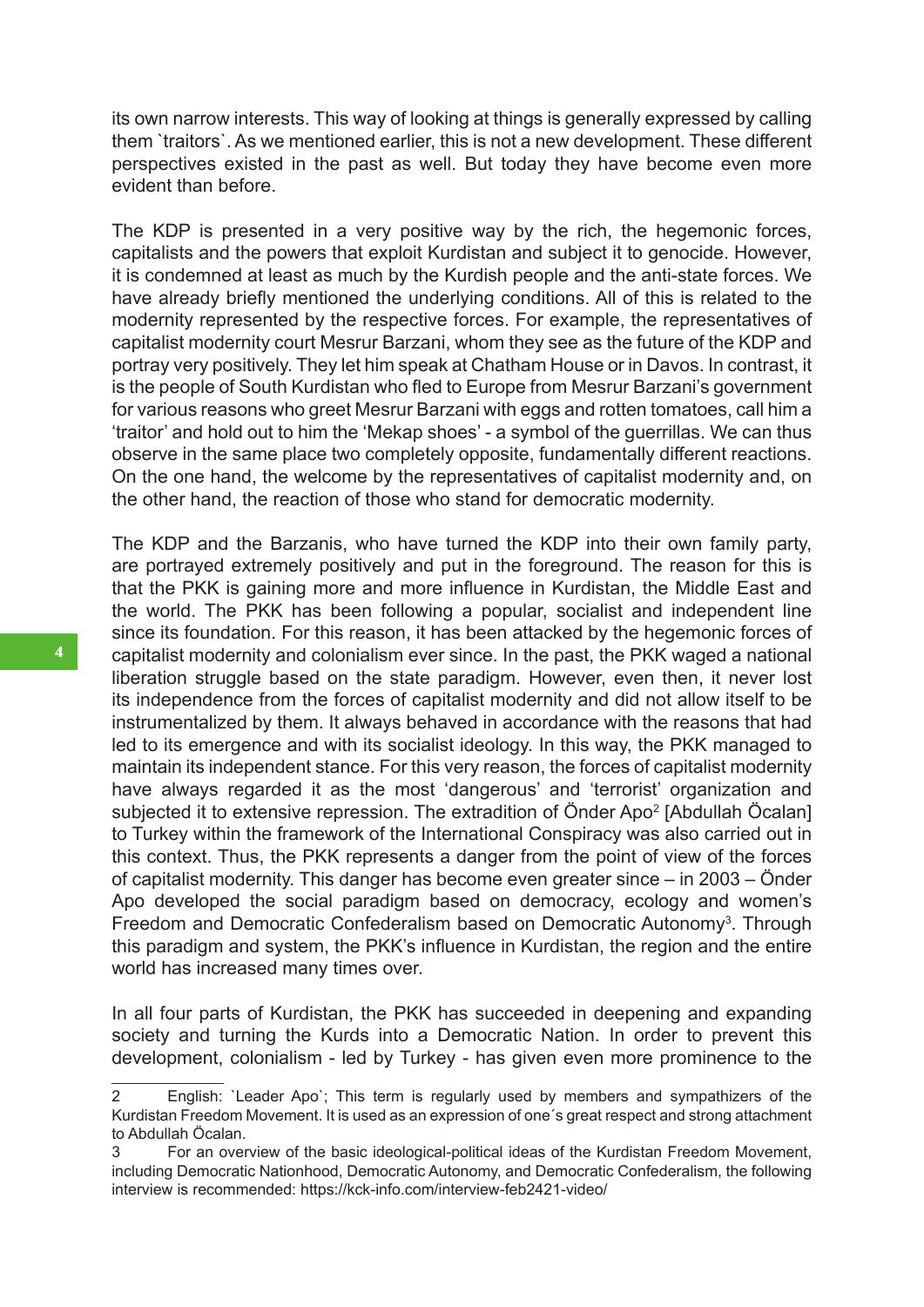KDP and used it as its interlocutor.

The PKK has defeated the monstrous IS army and, based on the mentality of the democratic nation, has accomplished the Rojava Revolution in the completely dismembered Middle East with the participation of all peoples, cultures, faith communities and women there. In order to break the influence of the PKK, the reactionary forces in the region and global capitalism have increasingly portrayed the KDP positively and made it their interlocutor.

Önder Apo's paradigm and philosophy are constantly unfolding a greater and greater influence on the whole of humanity. At the same time, the Rojava Revolution is showing everyone how these ideas can be practically implemented. The global capitalist forces are putting more and more emphasis on Barzani and the KDP and are trying to make them a strong player in order to break the influence of Önder Apo and the PKK.

A close look quickly reveals that Önder Apo and the PKK are the decisive reason for positioning the KDP and the Barzanis so strongly as interlocutors and constantly opening new doors for them to the world of the hegemonic forces. In order to block Önder Apo's and the PKK's path and not to suffer even greater losses as a system, efforts are being made to keep the KDP and Barzani on their feet. Otherwise, the KDP and the Barzanis could never even dream of being used so heavily as interlocutors. Their only trump card is that they can be used against the PKK and Önder Apo, which of course means nothing other than collaborating and committing treason.

**Especially since last year, the KDP has been waging an open war against the Kurdistan Freedom Movement alongside the Turkish state. Several HPG [People's Defense Forces] guerrilla fighters fell in ambushes by KDP militias in 2021. What does the KDP hope to gain from its attacks and the crushing of the Freedom Movement?**

We can answer this question in two ways. First, like any other collaborator, the KDP is not independent in any way. It is not a party that decides on its own what it wants to do. Shortly after its founding, this may have been possible to a limited extent, but we know very well that since the early 1960s, the KDP has lost even this limited independence. The KDP is a force completely under the control of Israel, Iran, and, since the emergence of the PKK in the 1970s, GLADIO $^4$ . In the past, it has also been under the control of the Saddam regime. So those who rule over the KDP are outside forces. This is the reason why the KDP plays the role assigned to it and carries out all the tasks it is given. The mentioned forces are pursuing genocidal policies against the Kurds and the KDP is willing to be used within this framework. Thus, the KDP and the Barzanis have become a tool that is being instrumentalized for the genocide of the Kurds. In relation to the Kurds, they play a crucial role in legitimizing all forms of genocidal politics. This puts them in a position that is even worse and more destructive

<sup>4</sup> During the Cold War, NATO built up so-called 'stay-behind armies' in various countries in Western Europe to lead the resistance in the event of an attack by the Soviet Union. NATO referred to this as `Operation Gladio'. In this course, fascist circles were organized within countries like Germany, Italy or Turkey, which carried out numerous attacks on civilians or politicians in their countries. Representatives of the Kurdistan Freedom Movement continue to use this term to draw attention to similar NATO activities that are still taking place today.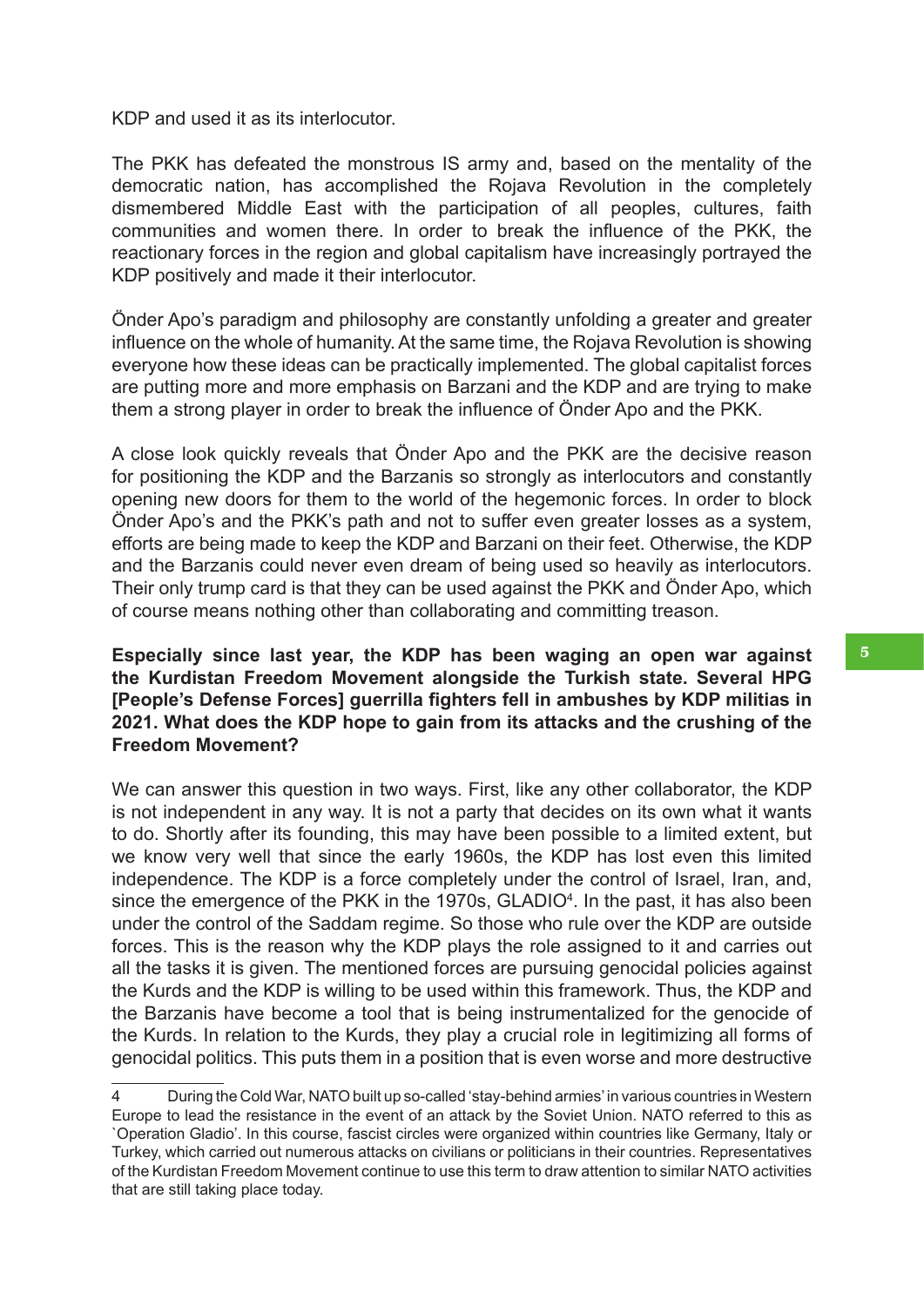than that of the actual perpetrators of the genocide. This is exactly the reason why they are called `traitors` by the population in all four parts of Kurdistan.

In 2021 and 2022, the KDP's hostile attitude toward the Kurdistan Freedom Movement has reached a new peak. This is related to the task given to the KDP. Because, for the reasons mentioned above, global capitalism and genocidal colonialism want to eliminate Önder Apo and the PKK. These forces know that otherwise decisive defeats are imminent in the Middle East and also worldwide: the defeat of the KDP and thus at the same time of collaboration and betrayal, the defeat of the fascist AKP-MHP government and thus of genocidal colonialism and likewise the defeat of global capitalism. In order to prevent the PKK from achieving even greater successes and AKP-MHP fascism - the most effective tool for the genocide of the Kurds - from seeing its imminent end, these forces are intervening extensively and intensifying their attacks. When Barzani and Biden were in Ankara in August 2016, Turkey was encouraged to occupy the northern Syrian city of Cerablus. This marked the beginning of a phase of the renewal of the International Conspiracy<sup>5</sup>. The involved forces want to complete this phase by 2023. Therefore, the mentioned goals for the year 2023 are not only the goals of the AKP-MHP government, but at the same time of the KDP and US-led global capitalism. They are all working towards crushing the PKK and in this way removing all obstacles to the genocide of the Kurds. This is the reason why the KDP is currently collaborating with the genocidal and colonialist Turkish state even more than before.

Secondly, the KDP is waging an officially undeclared war against the PKK and is supporting Turkey in every possible way within this framework. The KDP does this because it assumes that by crushing the PKK, all that exists in the name of the Kurds and Kurdistan today will end up belonging to the KDP. It considers itself the owner of the Kurds and Kurdistan and at the same time understands the PKK as the greatest obstacle to the realization of this claim. Therefore, the KDP understands the dismantling of the PKK as a question of being or not being for itself. Thus, we can clearly say that the PKK and the KDP are two completely different things from an ontological point of view.

In line with the workers' term in its party name, the PKK represents a party of the working people, villagers and workers. The KDP, however, contrary to the democracy term in its official name, is a thoroughly feudal party of compradors, landowners and feudal lords.

In keeping with the social base it represents, the PKK relies on the people themselves. The KDP, on the other hand, relies on the powerful states of this world. Thus, while the PKK represents the principle of relying on its own power, the KDP relies on collaboration.

The PKK relies on the system of Democratic Autonomy, on the diversity of society

<sup>5</sup> Due to intense pressure from NATO, but also with the active participation of Israel and Russia, Abdullah Öcalan was forced to leave Syria on 09 October 1998. After an exodus lasting several months, which took him to Greece, Russia and Italy, among other places, Abdullah Öcalan was kidnapped in the Kenyan capital of Nairobi on 15 February 1999 and taken to Turkey. Since then, he has been imprisoned on the prison island of Imrali. Representatives of the Kurdistan Freedom Movement refer to this major attack on their movement as the `International Conspiracy`.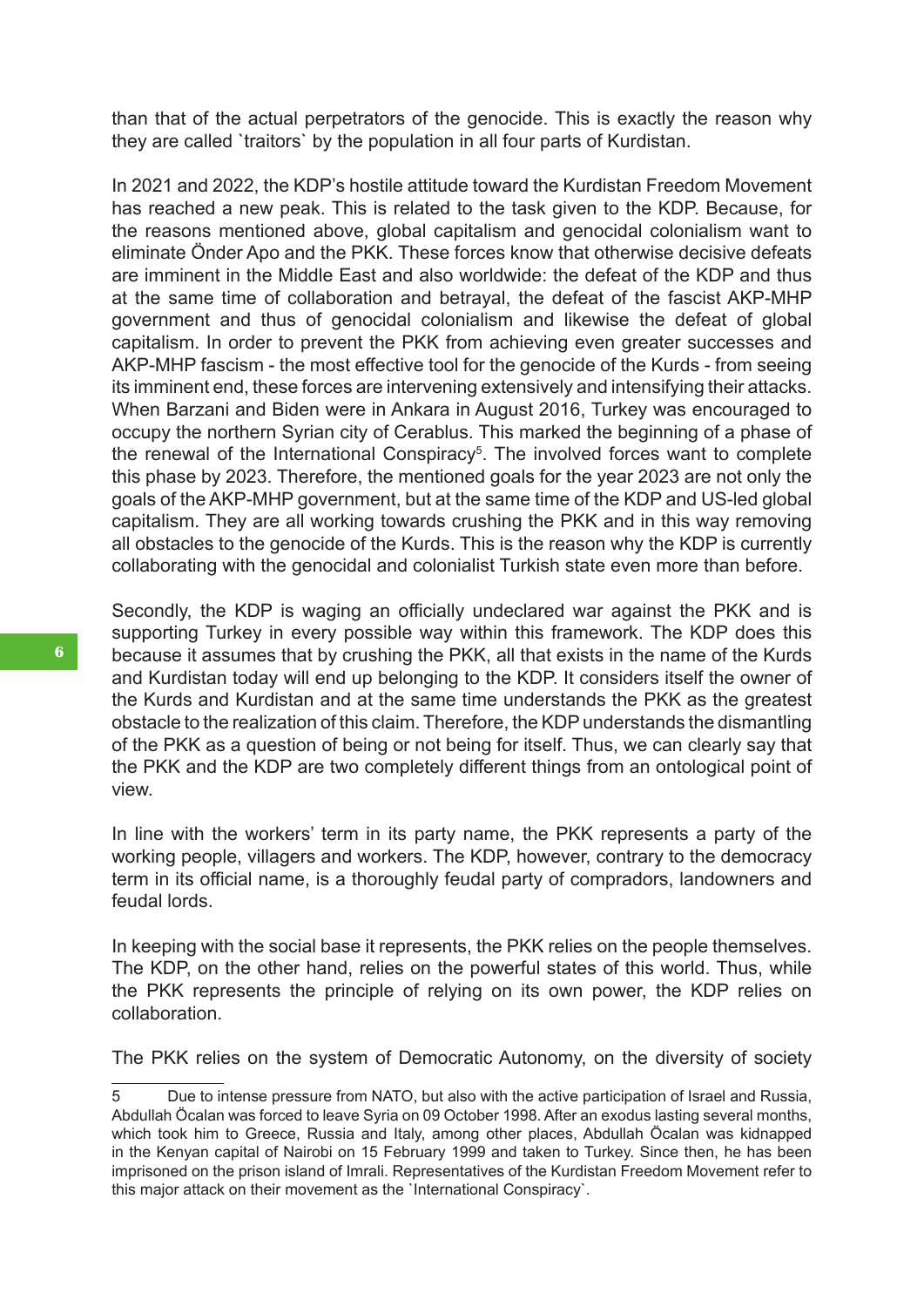and the Democratic Nation, that is, on the fact that all parts of society can organize themselves according to their respective characteristics and live together. In contrast, the KDP relies on the nation-state principle, which homogenizes all differences and consequently subjects them to genocide.

The PKK aims at women's freedom and firmly believes that all social problems can be solved on the basis of the social paradigm based on democracy, women's freedom and ecology. However, the KDP fully relies on the hegemony of men and the state, which is the most comprehensively organized institution of the hegemonic man's ideology.

While the PKK relies on a communally organized economy centered on eco-industry limited by ecological principles and social solidarity, the KDP relies on the system of unlimited profit, capitalism and individualism.

In short, there are all these ontological differences, which we could explain in a much more detailed way. Because of these differences, the KDP is doing everything in its power to crush the PKK. The KDP has been doing this since the emergence of the PKK. Accordingly, its actions today are nothing new. The KDP is ultimately doing exactly the same thing today as it did in the past, only in a much more open and intense way. This is because their masters demand it to do so.

**In South Kurdistan itself, especially in the Behdinan region, the KDP exerts enormous pressure on all critical voices. Many journalists are in prison, as are numerous activists. Murders of opposition figures occur again and again in the KDP-controlled area. Kurdish refugees from northern Kurdistan are also put under massive pressure there. What is the situation of the population in Behdinan and the other KDP-controlled areas?**

While the KDP is trying to become the sole ruler in all four parts of Kurdistan, either directly or with the help of its offshoots, it has left South Kurdistan in a completely fragmented state. After the founding of the  $PUK^{\circ}$  in 1975, the KDP increasingly became a force with influence only in the Behdinan region. Even there, however, the KDP did not gain control with the consent of the local population. Socially, Behdinan is dominated by local tribes. The KDP was only able to gain power in this region by forcing each of the local tribes to submit to it. The Barzanis themselves are not a tribe, but rely on the much weaker institution of the sheikhdom. Therefore, everyone knows that the KDP was only able to reach its current position of power with the help of massive tyranny, oppression, massacres, and murders. It is important to emphasize that the current oppression, torture and killings are nothing new, but have a long tradition. It is also common knowledge that the KDP claimed great support from the Saddam regime in order to deprive the tribes and political forces in the region of their influence. This led so far that the capital Hewlêr [Erbil], which was originally under the control of the PUK, was captured by the KDP by collaborating with Saddam and entering the city alongside his tanks. In short, it has already become clear in the past that the KDP is willing to do anything to gain power and eliminate its rivals.

The reason the KDP has significantly increased pressure in recent years, particularly in the Behdinan region, is because of its own massive loss of power. Despite its 6 Patriotic Union of Kurdistan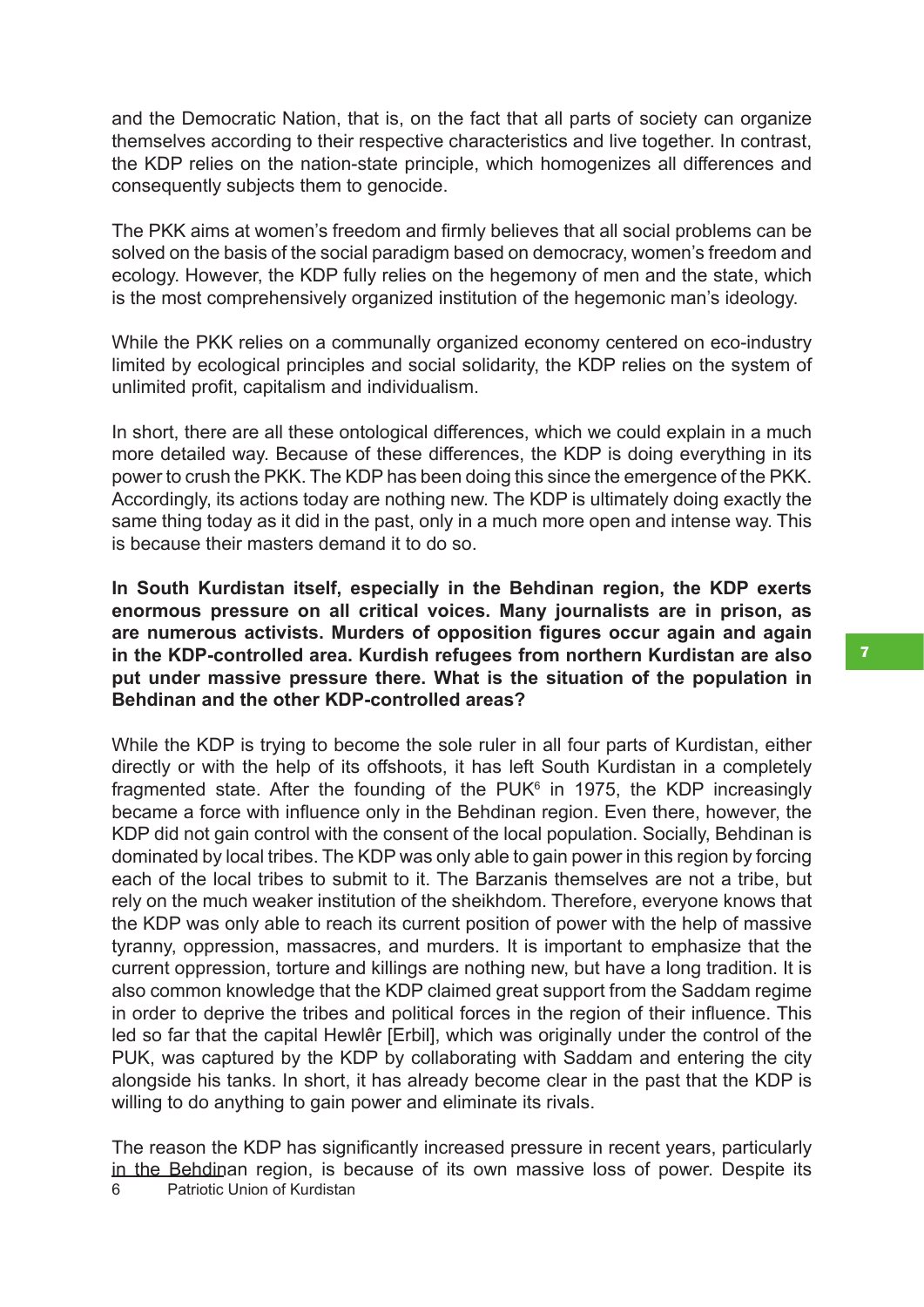unimaginable fraud and anti-democratic measures, the KDP managed to win just 15% of the South Kurdish votes in the last elections. The KDP is acutely aware that further weakening of its power increases the likelihood that the local population, whose land has been expropriated by the KDP and who are oppressed by it with great violence, will hold it accountable. It has given away or sold the local population's land to the Turkish state. Therefore, the KDP is very afraid of a possible uprising of the population and of the people taking action against the military stations of occupying Turkey as they did in Şêladizê<sup>7</sup> . It is afraid of being held accountable for its history of collaboration. Equally, the Barzanis are worried about what will happen to them if Erdogan loses power. Because they know very well that even the smallest mistake can become a question of being or not being for them, they are extremely tense. But they believe that they can survive this situation by becoming even more authoritarian and collaborating even more; that is, not by making self-criticism and ending their sordid relations with colonialism. The Barzanis have entered into a community of fate with Erdogan and Bahceli. It is clear that they draw heavily from their experiences and way of thinking. Today, the KDP has established a regime against its own people in Behdinan that is very similar to the Erdogan regime in Turkey. As a result, the KDP's crimes are increasing every day, the population's anger is rising steadily, the KDP finds itself in an increasingly hopeless situation and is plagued by ever greater fears.

This is what the KDP is doing to the population in the region. In addition, there are all the things it has done to the Mexmûr refugee camp. Kurdish patriots who fled to South Kurdistan as a result of the genocidal attacks by the Turkish state live in the South Kurdish camp because a Kurdish government exists there. They became refugees because their villages were burned and they were forced to flee. The KDP treats all residents of the refugee camp as potentially guilty just because they are from North Kurdistan [East Turkey]. Saying that they 'expel them,' the KDP has brought many of these refugees to the PUK-controlled Suleymaniye area. While this has been the main policy of the KDP in recent years, for the past two years we can see that Kurdish patriots are now being directly attacked and murdered. For example, in May of this year, the patriot M. Zeki Çelebi was murdered in Süleymaniye. Only shortly before, he had publicly stated in the media that he was being threatened by the MIT<sup>8</sup>. Shortly thereafter, he was shot dead in Süleymaniye. Similar attacks had already occurred in 2021. In one of these attacks, comrade Şükrü was murdered in the same brutal manner. He had spent almost 40 years of his life fighting for the freedom of the Kurdish people in the ranks of the Kurdistan Freedom Movement. In all these cases, the murderers fled to Hewlêr immediately after committing their crime. This clearly shows where and by whom these murders were planned. All these attacks and murders were planned and carried out jointly by the MIT and Parastin $^{\circ}$ .

The KDP's attitude towards the approximately 10,000 Kurdish patriots in the Mexmûr refugee camp is similar to that of the genocidal Turkish state. It considers all inhabitants of the camp as enemies and takes all possible measures of special warfare to disperse the people of the refugee camp. With the help of some broken individuals who were

<sup>7</sup> In protest against the ongoing attacks by the Turkish state, hundreds of residents of the South Kurdish city of Şêladizê stormed the Turkish military base Sirê on January 26, 2019. In the process, the population took complete control of the base.

<sup>8</sup> Turkish intelligence service

<sup>9</sup> secret service controlled by the KDP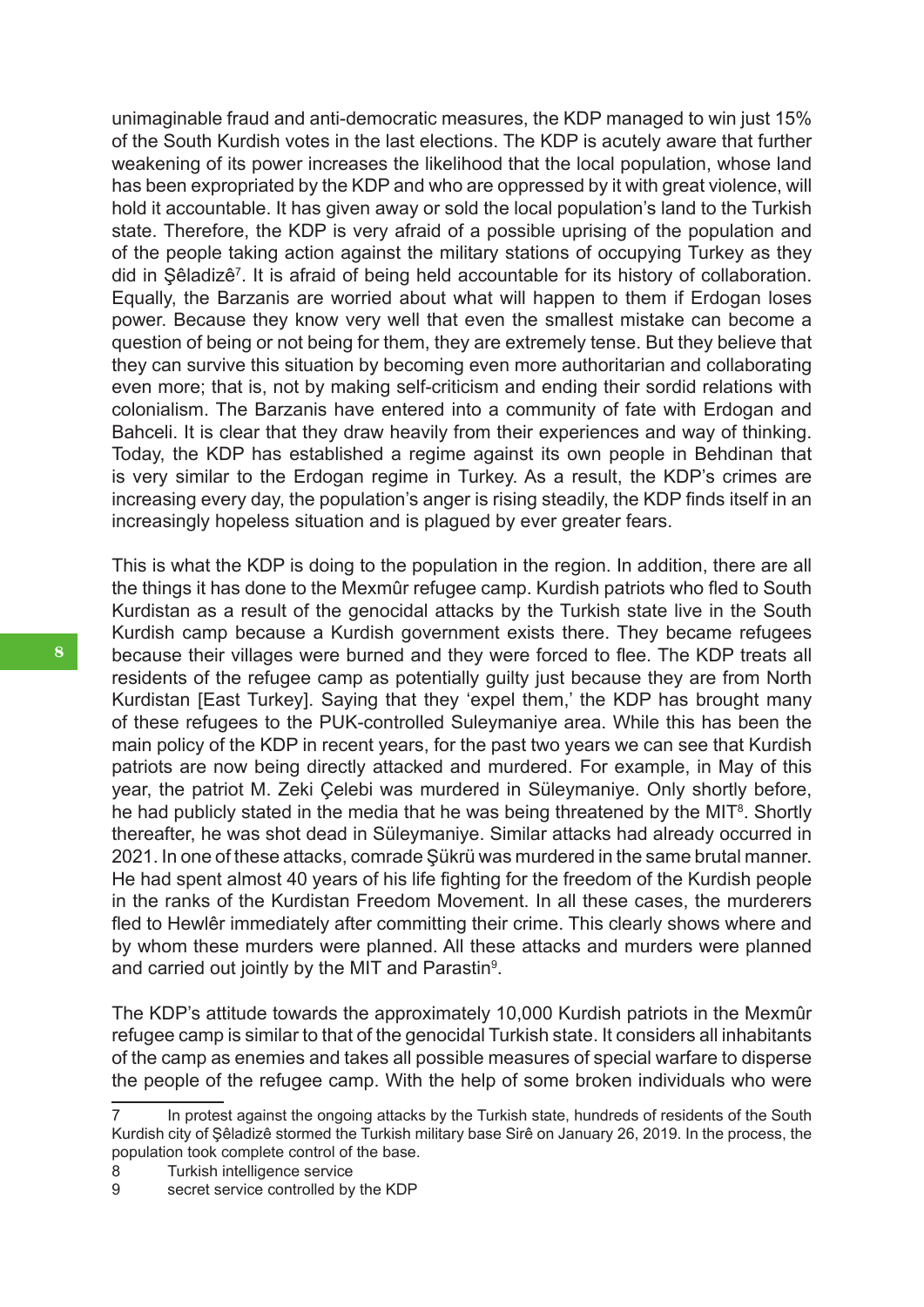deliberately put in this position by the KDP, it obtains information from the camp. The KDP passes this information on to the Turkish state, thus ensuring that patriots who play a leading role in society there are murdered with the help of Turkish drones. The KDP does not allow a single resident of Mexmûr Camp to enter Hewlêr. At the same time, it has turned Hewlêr into a center of the genocidal Turkish state from which it carries out various attacks. This is exactly what the KDP considers appropriate for the people of Behdinan and the North Kurdish patriots who fled from the genocidal Turkish state. Thus, its attitude towards them is absolutely similar to that of the Turkish state.

#### **South Kurdistan has had an autonomous status for several decades. The region is rich in oil and gas, but also in water and fertile land. What does the KDP use the enormous wealth of South Kurdistan for?**

The Barzani-led KDP is a 'modern' form of feudalism that is striving towards capitalism with all its might. Because capitalism is its goal and the spirit of capitalism is characterized by profit and individualism, the KDP can never be popular and patriotic for ontological reasons. It will never care about the people, country or ecology. It uses everything to secure unlimited profit for the Barzani family and for a minority that has gathered around it. To this end, it uses the party, South Kurdistan and - as if all this were not enough - all of Kurdistan. For them, everything is a matter of buying and selling. The KDP very skillfully turns everything that comes its way into money. Therefore, there is nothing it won't sell. Today we have reached a point where there is practically nothing left that has not been sold by the KDP.

Not long ago, some U.S. journalists made public the enormous wealth that the Barzani dynasty has accumulated over the years. And these journalists only researched the publicly known property of the Barzanis that exists in the USA. There is no doubt whatsoever that the Barzani family is one of the richest in the world today. Years ago, it was made public that the Barzanis had paid tens of millions of dollars in bribes to the relevant individuals or institutions in order not to be named on the list of the world's richest because they were afraid of popular protests. Undoubtedly, the Barzanis gained their wealth by exploiting the country's wealth and offering its resources for sale, just as all capitalists do. Through their collaboration and treason, the KDP turns virtually everything into money. This includes, for example, the strategic location of Kurdistan, which can be used against the regional states, the rich natural resources and the blood of PKK members.

The more the Barzanis accumulate their enormous wealth, the more impoverished our people in South Kurdistan become. Not long ago, the whole world witnessed how much the people of South Kurdistan had lost all their hope and how they therefore headed for the Belarusian-Polish border. At the same time, South Kurdistan is the only place where the Kurds have gained an official status. So South Kurdistan should actually be a point of attraction for all Kurds. It should be a place where not only our South Kurdish population, but also Kurds from other parts of Kurdistan would like to live. But the situation today is exactly the opposite. As we have already shown, the KDP has the people in South Kurdistan who come from North Kurdistan murdered by the Turkish state or expels them itself. It kidnaps the population of South Kurdistan [in the form of flight to Europe, etc.] and delivers all those who remain to hunger and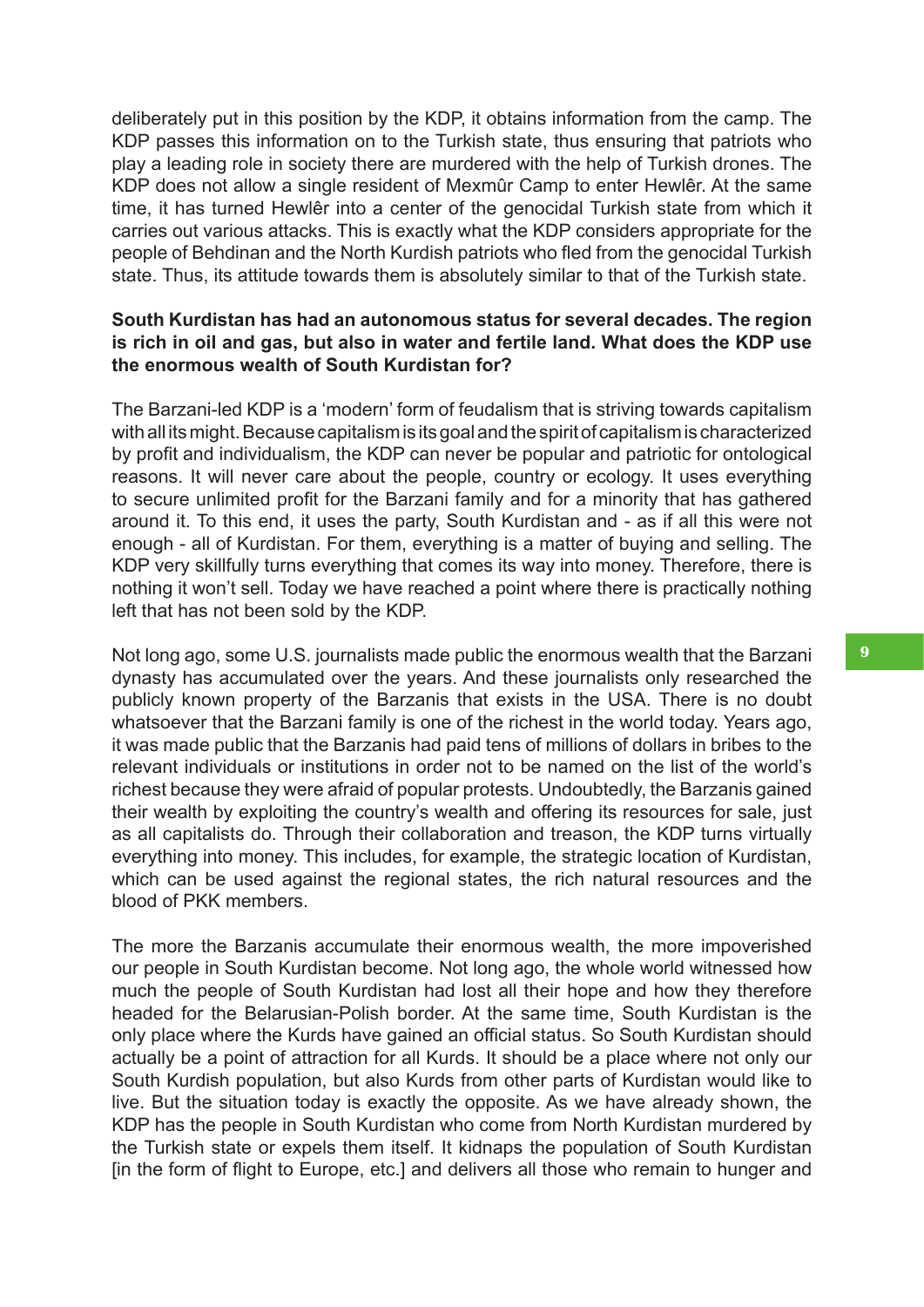oppression. Although the KDP handled all of South Kurdistan's oil sales for a long time, including oil from Kirkuk, it claims it cannot even pay the salaries of a limited number of public workers and continuously demands money from the Iraqi central government.

The budget provided by the Iraqi central government for the KRI [Kurdistan Region of Iraq] is also being looted by the KDP. All ministries are in the hands of the KDP. But it is not willing to divide the existing budget equally among the different regions. It deliberately excludes the Süleymaniye and Halepçe regions. This obvious looting and injustice has now brought the politicians and people of these two regions to the point where they conduct their official business not with the South Kurdish government but directly with the Iraqi central government. South Kurdish media also repeatedly report cases of elderly people who fought their entire lives for the liberation of Kurdistan, but are now dying while waiting in line to receive their pensions.

Currently, Europe is experiencing problems in the field of energy supply due to the Russia-Ukraine war. Therefore, the KDP is now concerned with the question of how to transport the natural gas resources, which are located in the Çemçemal area near Süleymaniye, to Europe with the help of the genocidal and colonialist Turkish state. On the basis of plans developed together with Turkey, the KDP is trying to gain the support of powerful states for this project. It then wants to use this support for the war against the PKK and at the same time put pressure on the PUK to accept the joint plan of itself and Turkey. While the KDP is doing all this, it is taking great care to keep the regional parliament closed.

In short, the KDP is a gang that believes in nothing but money and whose mind has been completely taken over by capital. It has accumulated all kinds of property through its dirty business. Everything else that it claims belongs to the Kurdish people in reality. So we are dealing with a system of plunder through which all the wealth of the Kurdish people and Kurdistan is being exploited together with the genocidal regime.

**The KDP pursues a very aggressive policy towards the other parts of Kurdistan. This includes repeatedly closing the border with the Autonomous Administration of North and East Syria or attempting to stir up unrest there with the help of media organs and parties close to it. The KDP takes a similar stance toward the Autonomous Administration of Şengal [Sinjar]. The KDP blocks access to the region, preventing reconstruction and the return of refugees. It also justifies regular Turkish airstrikes on the region. Why does the KDP take such a hostile stance toward these parts of Kurdistan?**

The KDP's hostile and problematic actions are not limited to the parts of Kurdistan you mentioned. Because it is doing the same thing in South Kurdistan. For this reason, it is in South Kurdistan that the KDP is encountering the most resentment from the people today. Apart from the limited circle of people who claim the wealth of South Kurdistan for themselves, not a single person can be found there who is satisfied with the KDP. The KDP is not a force that can stand on its own feet with the help of popular support. It is kept alive with the greatest efforts by the colonialists and the global capitalist forces. These forces keep the KDP on its feet in order to be able to implement their dark plans in Kurdistan. Because as a party, the KDP has already come to its end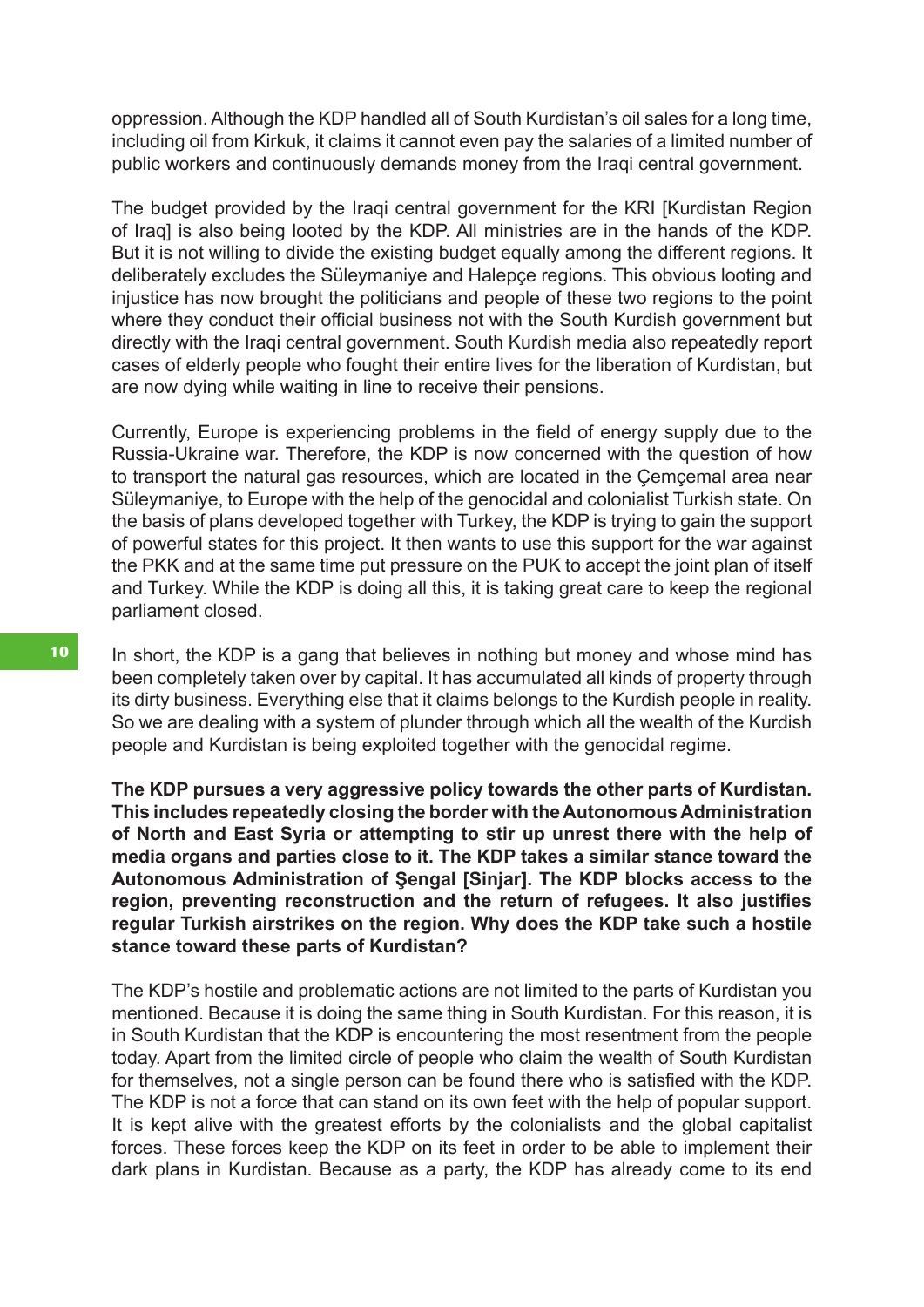dozens of times militarily, politically, socially and ideologically.

The KDP is a failed party. As such, it is being kept alive as a despotic force in South Kurdistan with great effort, oppression, tyranny, direct direction and leadership by Turkey and with the support from the capitalist centers.

From this perspective, it is self-evident why the KDP takes the previously described stance toward the other parts of Kurdistan, as well as toward Şengal and Mexmûr. Undoubtedly, the KDP, like any capitalist and egoist, wants to act as a hegemon in its own environment. So we can certainly say that the KDP's goal is to become the sole ruler in all of Kurdistan. But because of its character, it is not trying to do this by relying on the people, but by collaborating. Against all those it considers competitors, the KDP relies massively on conspiracies, violence, assassinations, expulsion and annihilation with the help of the colonialists. In East Kurdistan [West Iran], the Kurdish political movements were on the verge of successfully carrying out a revolution for a while. However, the KDP entered into an alliance with Iran and crushed these movements. For this reason, the KDP in East Kurdistan is still referred to as 'cehsên sersor'<sup>10</sup> ['redheaded gangs']. We have already discussed how the KDP, together with Saddam, drove the PUK out of Hewlêr and took control there. Historical documents also show how the KDP, together with the Turkish MIT, crushed the T-KDP in the course of the so-called 'Event of the Two Saits'<sup>11</sup>. To put it in a nutshell: The list of historical crimes committed by the KDP not only in South Kurdistan but in all of Kurdistan is endless.

As you yourself mentioned in your question, the KDP takes a hostile stance toward the other parts of Kurdistan. Its position toward the Mexmûr refugee camp, which lies outside the KDP-controlled area, is the same as the Turkish state´s position. What Turkey thinks about Mexmûr and how it behaves toward the Mexmûr population is exactly how the KDP approaches this refugee camp. We briefly touched on this before.

For a long time, the KDP controlled the Şengal area together with the Iraqi government. But when IS attacked there [in 2014], both the KDP and the Iraqi forces fled. With regard to Şengal, too, whatever the Turkish state thinks, the KDP also represents. Both then put this into practice together. In Şengal, our Ezidi population has been educated and organized by the PKK on the basis of Önder Apo's philosophy. The main concern of the Turkish state and the KDP at present is to destroy the self-administration built up by the people of Şengal. To this end, they are assassinating Ezidi social leaders, preventing the return of Ezidis who have been held hostage by the KDP in camps since the IS attacks, and exerting pressure on Iraq to dissolve the Şengal Autonomous Administration with the help of the UN, the USA, and certain EU countries. In short, the KDP is currently taking the most hostile stance toward Şengal and is doing everything in its power to prevent Şengal - a region facing existential challenges - from governing itself. The KDP is a shameless actor that withdrew thousands of Peshmerga without firing a single shot when IS attacked Şengal, thereby handing hundreds of thousands of Ezidis over to IS. Under normal circumstances, the KDP would have to be tried and receive the most severe punishment imaginable. Instead, it is doing all the previously

<sup>10</sup> Refers to red and white cloth typically worn by KDP members.

<sup>11</sup> Sait Kırmızıtoprak and Sait Elçi were leading cadres of the T-KDP in Turkey. They both actively worked to start the guerrilla struggle in Kurdistan. In 1971, both were assassinated by the KDP while they were in the South Kurdish region of Behdinan.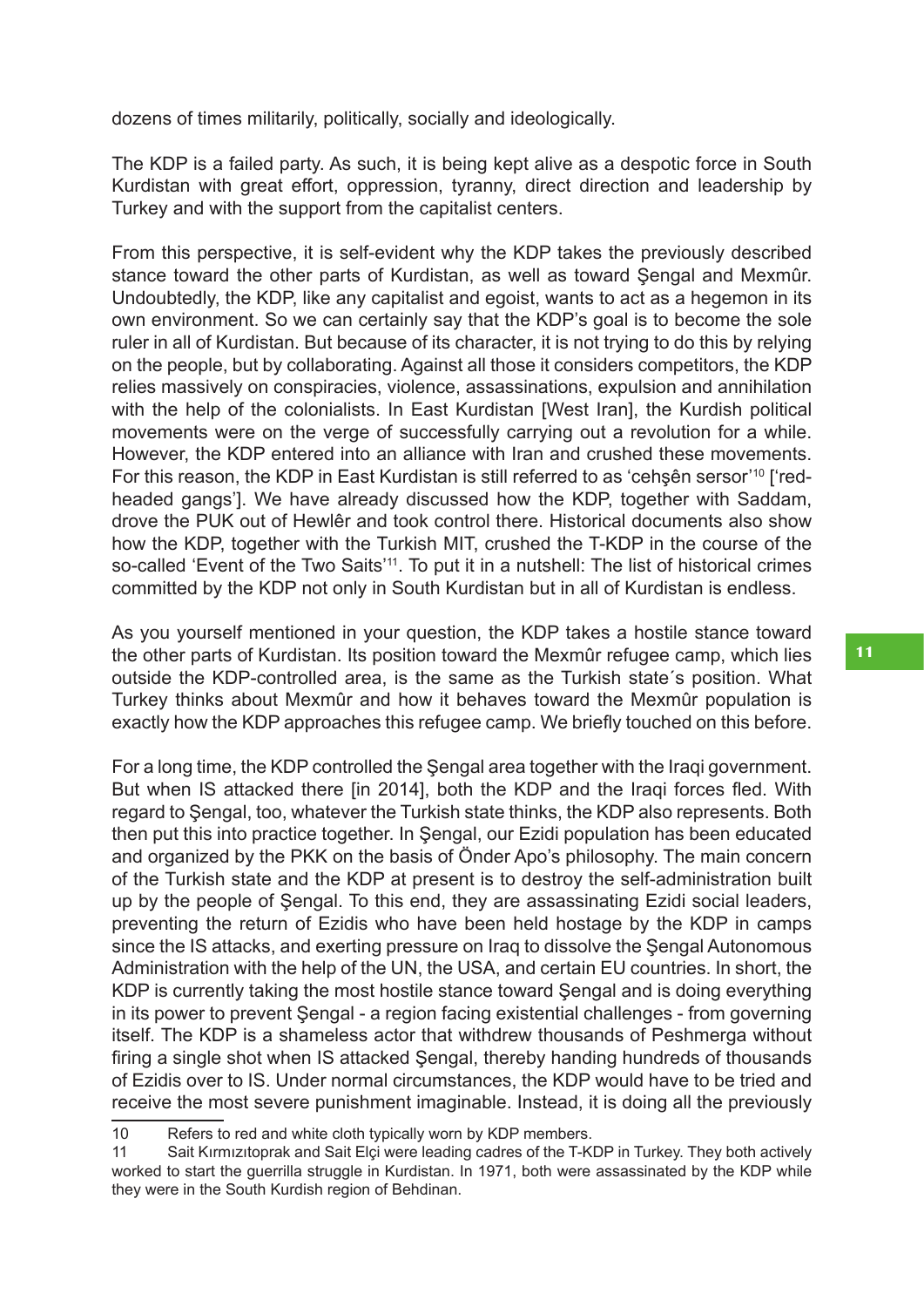described things without showing any shame for it.

The Rojava Revolution has reawakened humanity's hopes for freedom and democracy; and it has done so under the conditions of capitalist modernity and a completely fragmented Middle East. It has given everyone new hope for the present and the future, and at the same time it has enabled our people in Rojava to govern themselves. The KDP also takes exactly the same stance towards this revolution as the Turkish state. Turkey is based on the goal of completely annihilating the Kurds and considers Kurdish existence an ontological threat to itself. For this reason, it pursues hostility toward the Kurds as its most fundamental strategy, both at home and abroad. It therefore considers the fact that the Kurds in Rojava have become a self-governing force to be the greatest conceivable danger to itself and is doing everything it can to crush the revolution there. This is where the KDP comes in. Because the Turkish state is doing all this together with the KDP. Today, Turkey has organized IS remnants and the KDP-controlled ENKS<sup>12</sup> under one and the same umbrella. With the help of these forces, the Turkish state has occupied Efrîn, Serêkanîyê and Girê Spî. Demographic changes are being made there and genocide is taking place against the Kurds. Yes, the KDP is the main perpetrator of the genocide against the Kurds in Rojava today. In order to prevent resistance against this at the regional and international level and to prevent the genocide committed by Turkey against the Kurds from being clearly recognized, the Turkish state is concealing its genocide policy with the help of the KDP. The KDP is therefore playing the worst possible role here, namely that of a dirty veil.

What the KDP is doing in North Kurdistan is practically impossible to put into words. Apart from the alliances it has made there in the past, today we are dealing with a strategic alliance of the Barzanis with Erdogan and Bahceli. The main goal of the fascist Erdogan-Bahceli government is the genocide of the Kurds. Through its alliance with this government, the KDP plays an active role in the genocidal policy. The KDP is doing everything in its power to achieve the destruction of the PKK, which would open the door to genocide against the Kurds. Internationally, it presents itself to the states as a 'good Kurd' and at the same time tries to convince everyone that the PKK, which has been fighting heroically for the existence and freedom of the Kurds for half a century, is the 'bad Kurd'.

To put it briefly, we could list all the crimes of the KDP one by one, but in our opinion that would not be enough. Rather, the crucial point is that the KDP's attitude towards all parts of Kurdistan and Kurdish political forces is exactly the same as that of the colonialists. The KDP views the Kurds and their political forces through the eyes of colonialism and genocide. This fact naturally raises the question of whether the KDP – or rather its core, the Barzanis – are really Kurds. If they really are Kurds, what kind of Kurdishness is that supposed to be? How can someone be called a Kurd who does everything in his power to destroy his own roots?

#### **KCK representatives have repeatedly emphasized the need for national unity among the Kurdish people. How do you assess the KDP's position on Kurdish national unity?**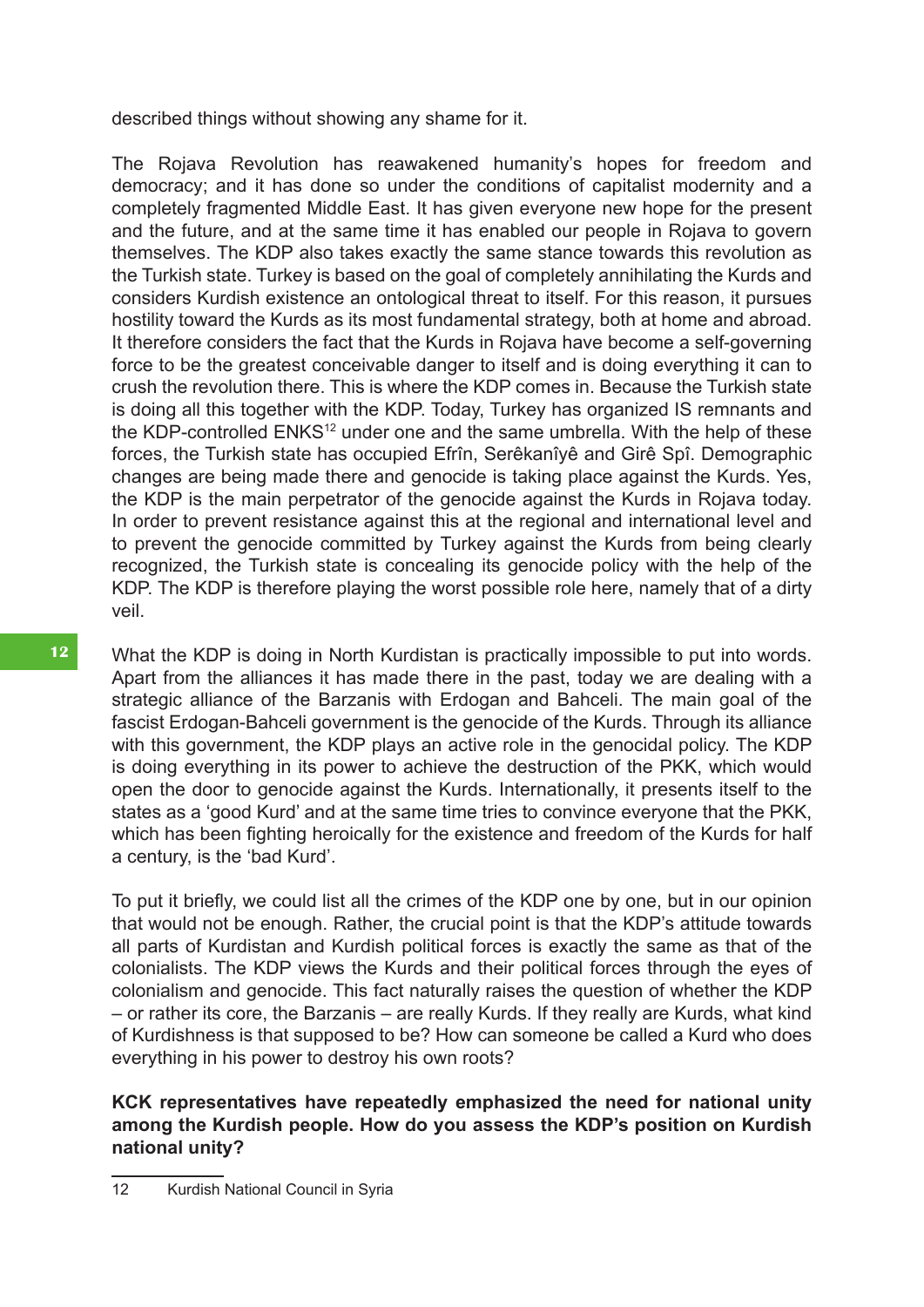To assume that national unity is possible with the participation of the KDP, despite the aforementioned nature of the KDP and all its crimes, is nothing but empty words. National unity will never be achieved with the participation of the KDP. The KDP is not a party with which national unity can be built. On the contrary, it is a party that must be overcome in order to achieve national unity. Because at present, the KDP is the biggest and only obstacle to the national unity of the Kurdish people. It is Barzani's greatest dream to become the president of all Kurdistan. But even when Önder Apo suggested that [Masoud] Barzani could take over the presidency of the National Congress, the Barzanis did not support national unity. This is because the head that leads the KDP is not its own. Although it appears Kurdish, this head is in fact directed and guided by other forces. In short, the KDP is not independent. On the contrary, it has numerous owners. This is also the reason why the KDP does not act in the interest of the Kurdish people, but according to the dictates of the capitalist forces that exploit Kurdistan and pursue their own interests in the region. Therefore, as long as the KDP does not change its nature, does not give up its collaborationist, traitorous attitude and does not switch to the side of the Kurdish people, it will remain an empty dream that there can be national unity with its participation. If the KDP does not take this path, all such efforts for the national unity of the Kurdish people will be in vain.

It is true that from the Kurds' point of view, national unity is definitely needed. Apart from the KDP, everyone agrees on this. But the crucial question that needs to be answered is with whom and how this can be achieved. As a party that has come into being for its entire nation and carries out all its work on this basis, the PKK has already achieved this goal to a certain extent. It has developed into a party of the Democratic Nation of all Kurds. In the past, it has done everything possible to come together with the other political parties and social forces of the Kurds and to establish the national unity of the Kurdish people together with them. And it continues to do everything for this goal. Because the PKK is a party that was founded according to the needs of the Kurdish people and that works in a way that corresponds to this characteristic. For the existence and freedom of our people, national unity is absolutely necessary. For this reason, the PKK continues to resolutely demand national unity and works for this to become a reality. However, there are forces that consider the national unity of the Kurdish people as a danger to themselves. At their top is undoubtedly the genocidal Turkish state. In addition, there are Syria, Iran and Iraq, which, as regional forces, would like to maintain the status of Kurdistan as a colony and therefore reject the national unity of the Kurds. In addition, there are the hegemonic forces of capitalist modernity, for whom the Kurdistan question opens up the possibility of intervening in the Middle East in a wide variety of ways. Accordingly, they too have no interest in the national unity of the Kurds. The Turkish state and all these other forces are preventing the national unity of the Kurdish people with the help of the KDP. They guide and direct the KDP and the other political forces it controls and use them to sabotage the work for national unity. The KDP does not have a head that is oriented towards the interests of the Kurds and is itself Kurdish. Its head has been completely hijacked by the occupying and genocidal forces. The KDP is led and directed by the Turkish state. For all these reasons, it is totally futile to count on the KDP to participate in the efforts for Kurdish national unity.

Quite apart from the question of the national unity of the Kurdish people, there is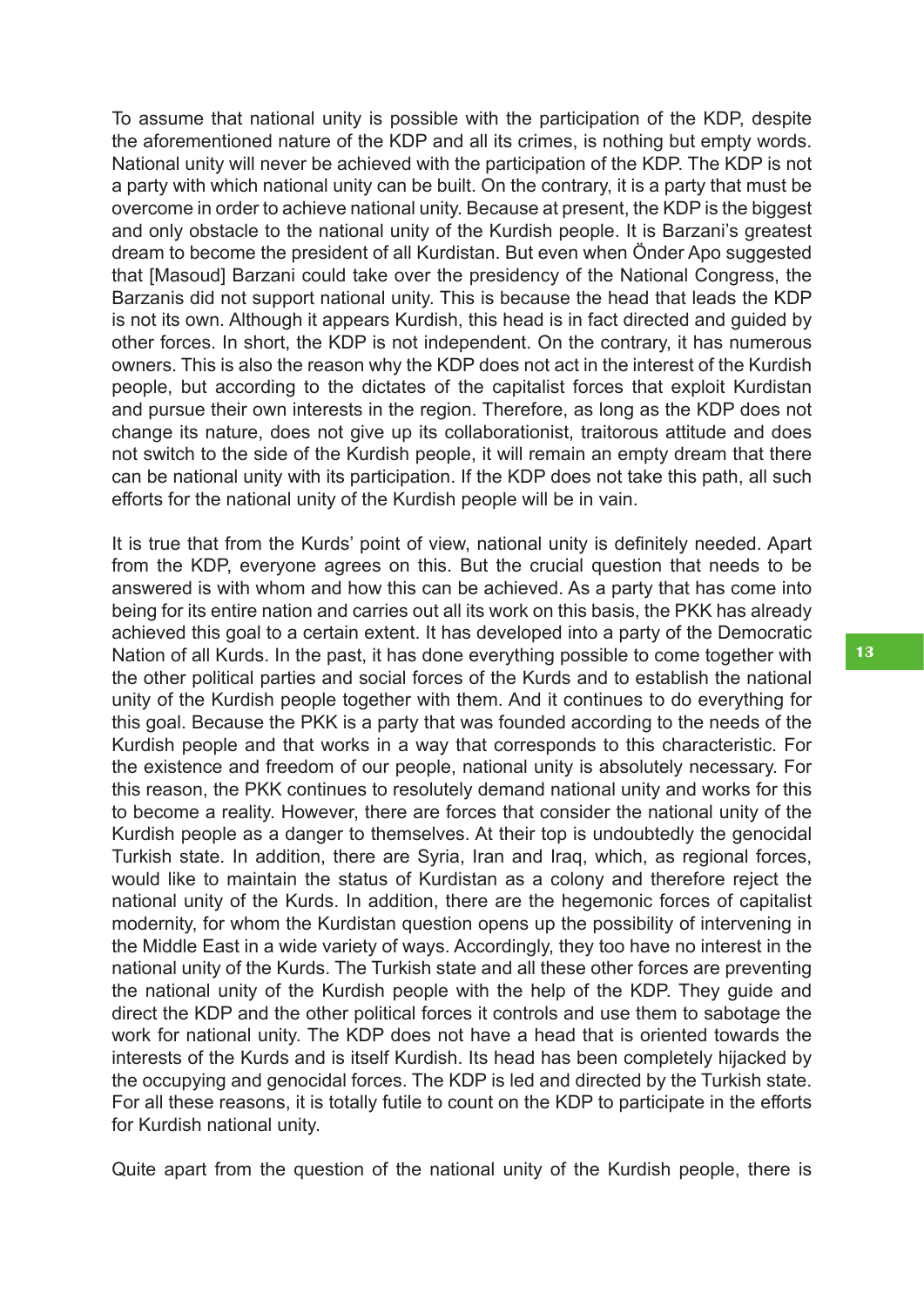currently an immediate threat of the outbreak of a very serious and extensive internal war. This is because the KDP is now much more involved than in the past in the annihilation concept against the PKK, which is being coordinated by the U.S. and some EU countries and practically implemented by the Turkish state. The KDP is actively involved in the attacks launched by the Turkish state against the Medya Defense Zones on April 17, 2022 and by Iraq against Şengal shortly after. The Turkish state is facing great difficulties in the fight against the Kurdistan Freedom Guerrillas, currently finds itself in a hopeless situation, and is accordingly on the verge of a strategic defeat. It has launched its attacks against the Medya Defense Zones from KDP-controlled areas. On the one hand, the KDP has made the areas under its control completely available to the Turkish state so that it can crush the Kurdistan Freedom Movement from there, and on the other hand, it is itself hunting down the guerrillas in the form of ambushes. In this way, the KDP is participating as actively as it can in this war together with the Turkish state. The genocidal Erdogan has publicly thanked the KRG [Kurdistan Regional Government] and the Iraqi central government for the fact that the occupation attack could be launched and continues with their help.

Together with the Turkish state, the KDP was also the decisive force that enabled the Iraqi central government to attack Şengal on April 17 of this year. Currently, there are public discussions about whether the Turkish state will once again intensify its occupation attacks on Rojava. Erdogan has already announced exactly this. There is no doubt that he will plan these attacks together with the KDP.

So, more than the national unity of the Kurdish people, today we are obviously facing an imminent very comprehensive internal war. The only way to ensure that such a severe internal war does not take place and that the much desired national unity of the Kurds becomes a reality is for the KDP to become Kurdish, that is, to prove that it is a Kurdish party. This is only possible if the KDP, whose mind and body have been occupied by the colonialists, changes completely. But that this will actually happen seems very unlikely.

Therefore, it looks as if the KDP will continue to exist as a 'Kurdish cancer', while at the same time the Kurds will try to rid their bodies of this cancer.